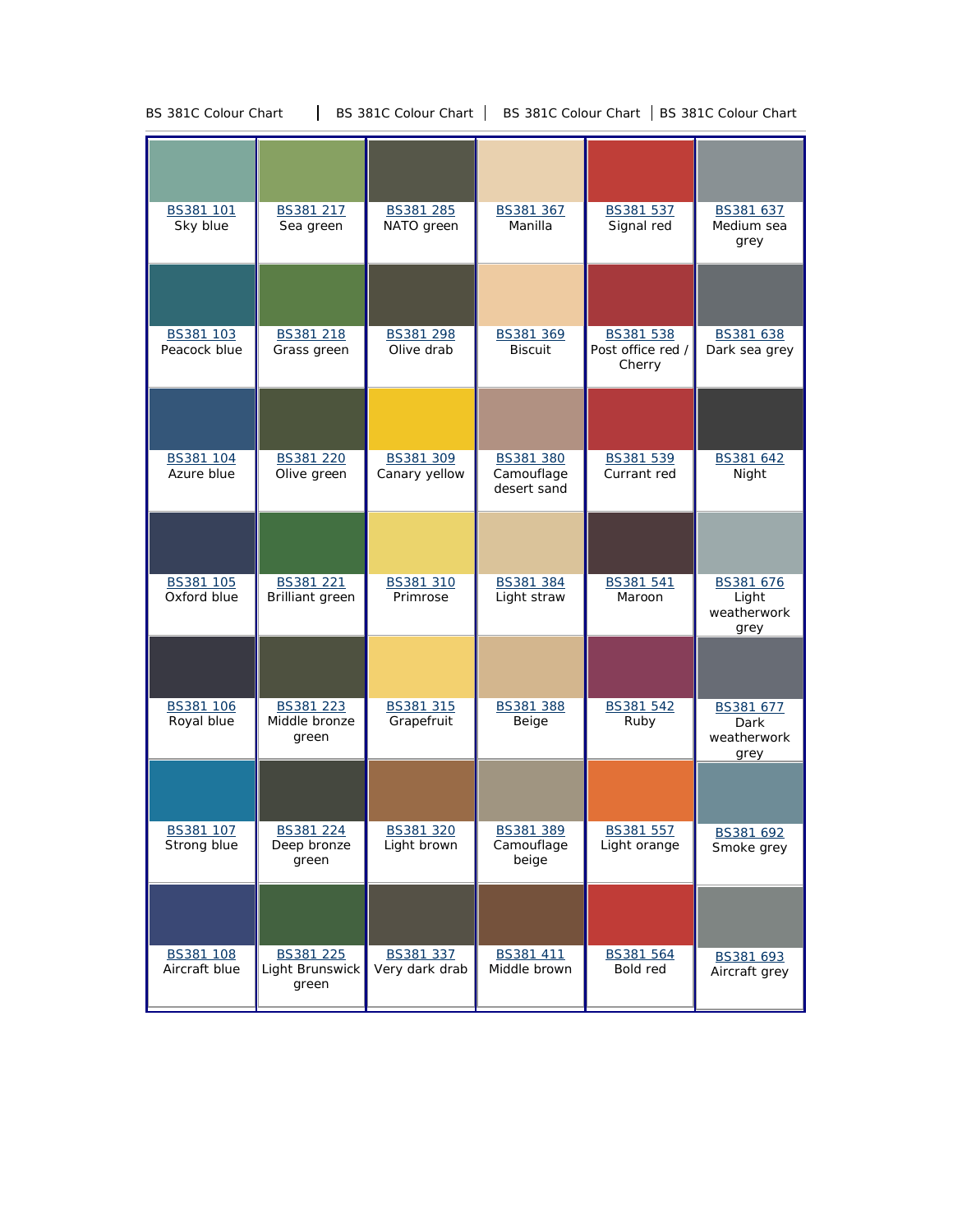| BS381 109<br>Middle blue /<br>Anchusa     | BS381 226<br>Mid Brunswick<br>green                  | BS381 352<br>Pale cream    | BS381 412<br>Dark brown                  | BS381 568<br>Apricot                  | BS381 694<br>Dove grey               |
|-------------------------------------------|------------------------------------------------------|----------------------------|------------------------------------------|---------------------------------------|--------------------------------------|
|                                           |                                                      |                            |                                          |                                       |                                      |
| BS381 110<br>Roundel blue                 | BS381 227<br>Deep Brunswick<br>green                 | BS381 353<br>Deep cream    | BS381 414<br>Golden brown                | BS381 592<br>International<br>orange  | BS381 697<br>Light admiralty<br>grey |
|                                           |                                                      |                            |                                          |                                       |                                      |
| BS381 112<br>Arctic blue /<br>Fiesta Blue | BS381 228<br>Emerald green /<br>Viridian             | BS381 355<br>Lemon         | BS381 420<br>Dk cam'flage<br>desert sand | BS381 593<br>Rail red / Azo<br>orange | BS381 796<br>Dark violet             |
|                                           |                                                      |                            |                                          |                                       |                                      |
| BS381 113<br>Deep saxe blue               | BS381 241<br>Dark green                              | BS381 356<br>Golden yellow | BS381 436<br>Dark<br>camouflage<br>brown | BS381 626<br>Camouflage<br>grey       | BS381 797<br>Light violet            |
|                                           |                                                      |                            |                                          |                                       |                                      |
| BS381 166<br>French blue                  | BS381 262<br>Bold green                              | BS381 358<br>Light buff    | BS381 445<br>Venetian red                | BS381 627<br>Light aircraft<br>grey   |                                      |
|                                           |                                                      |                            |                                          |                                       |                                      |
| BS381 172<br>Pale roundel<br>blue         | BS381 267<br>Deep chrome<br>green / Traffic<br>green | BS381 361<br>Light stone   | BS381 447<br>Salmon pink                 | BS381 629<br>Dark<br>camouflage grey  |                                      |
|                                           |                                                      |                            |                                          |                                       |                                      |
| BS381 175<br>Light French<br>blue         | BS381 280<br>Verdigris green                         | BS381 363<br>Bold yellow   | BS381 453<br>Shell pink                  | BS381 630<br>French grey              |                                      |
|                                           |                                                      |                            |                                          |                                       |                                      |
| BS381 210<br>Sky                          | BS381 283<br>Aircraft grey<br>green                  | BS381 365<br>Vellum        | BS381 454<br>Pale roundel red            | BS381 631<br>Light grey               |                                      |